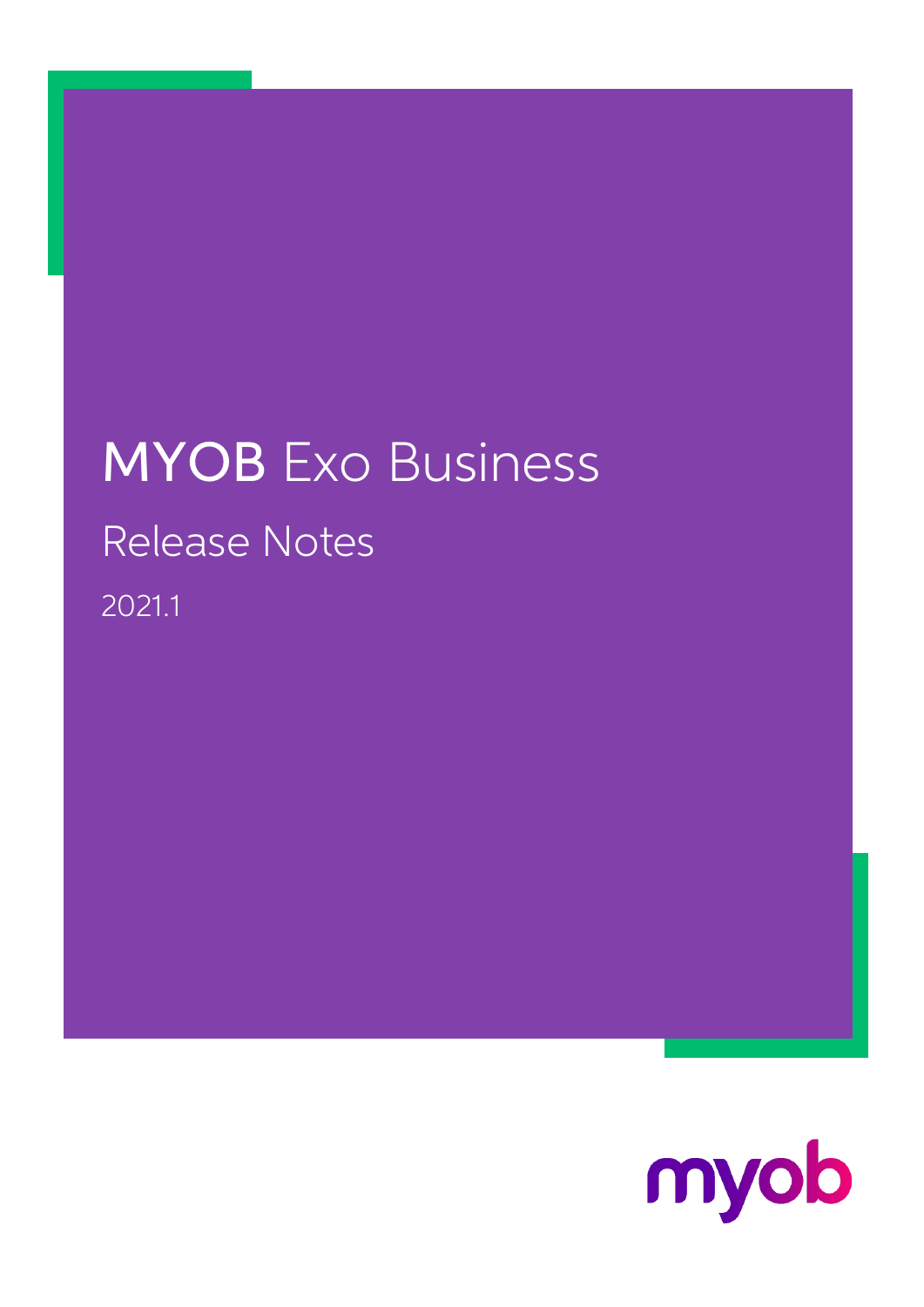# Contents

| Introduction        |   |
|---------------------|---|
|                     |   |
| Installation        | 2 |
|                     |   |
|                     |   |
|                     |   |
|                     |   |
|                     |   |
|                     |   |
| <b>New Features</b> | 4 |
|                     |   |
|                     |   |
|                     |   |
|                     |   |
|                     |   |
|                     |   |
|                     |   |
|                     |   |
|                     |   |
|                     |   |
|                     |   |
|                     |   |
|                     |   |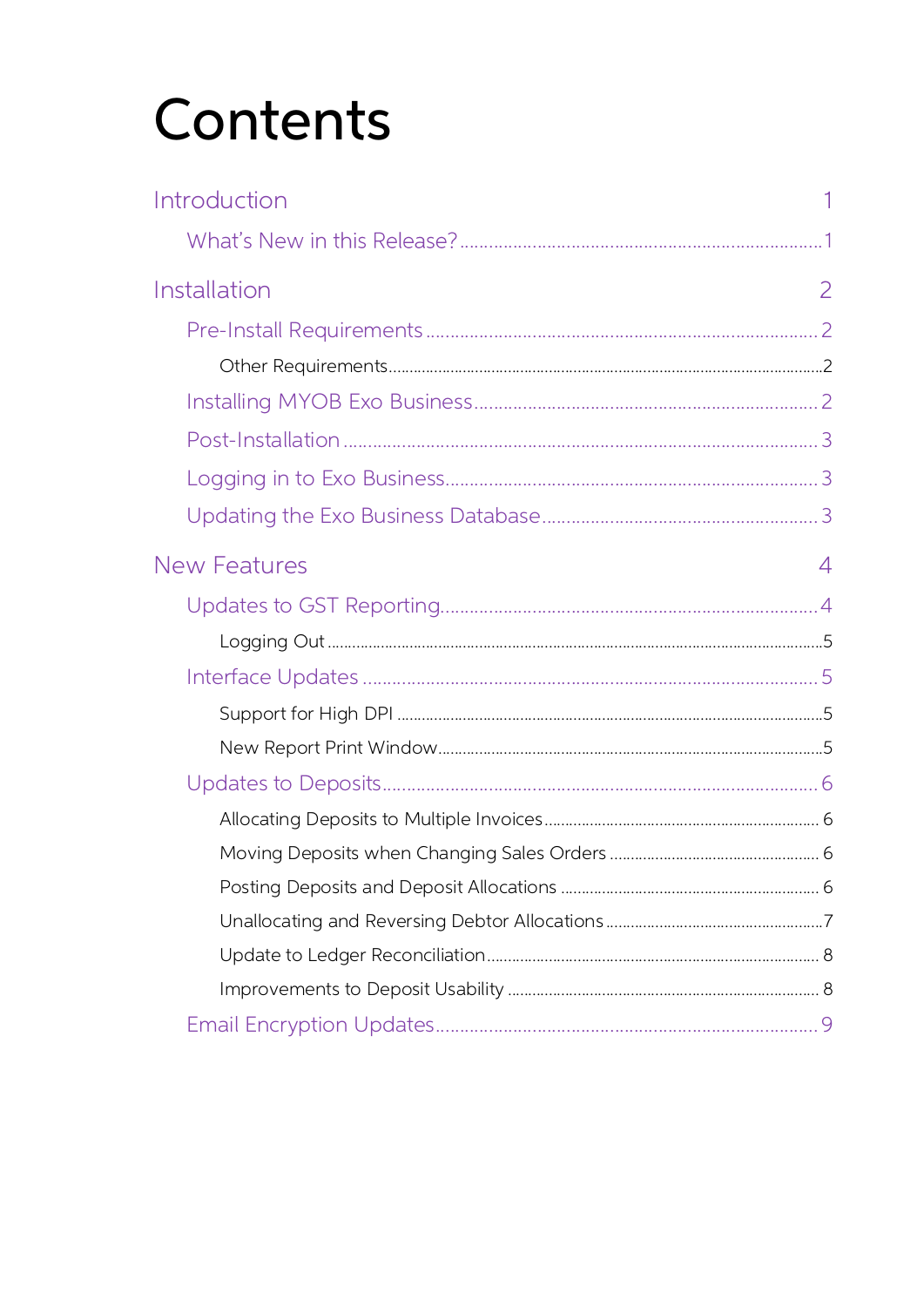| Resolved Issues              |                 |
|------------------------------|-----------------|
|                              |                 |
|                              |                 |
|                              |                 |
|                              |                 |
|                              |                 |
|                              |                 |
|                              |                 |
| Known Issues                 | 13 <sup>°</sup> |
| Appendix 1: Profile Settings | 14              |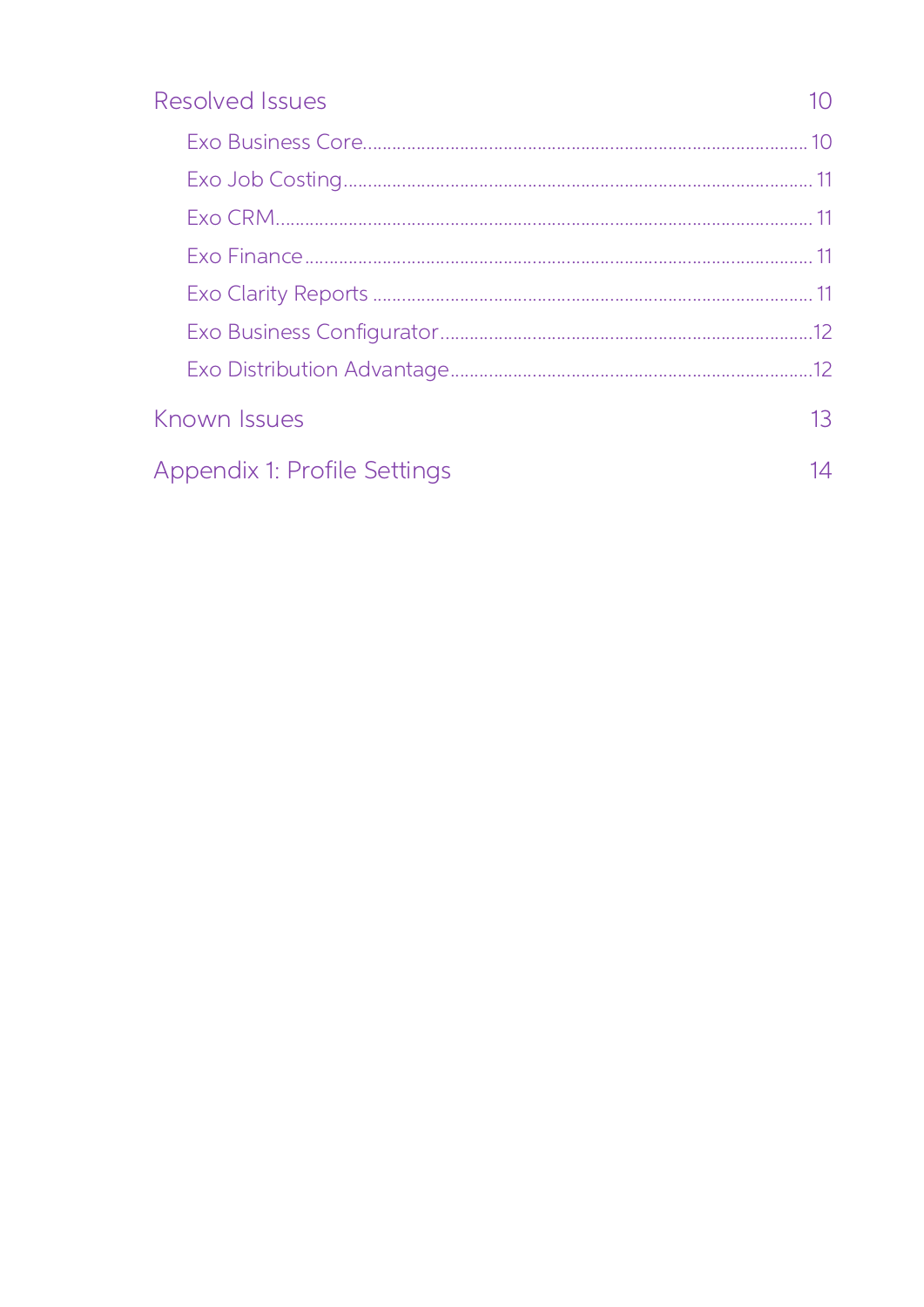# <span id="page-3-0"></span>Introduction

## <span id="page-3-1"></span>What's New in this Release?

The 2021.1 release updates the NZ GST Return to automatically retrieve information from the IRD. This release also updates the system's handling of deposits on Sales Orders to better support changing debtors on a Sales Ord

Several Exo Business modules now support High DPI scaling, which improves the user experience on scaled displays, and the email encryption options have been updated.<br>In addition, this release addresses issues identified in

Note: This release also includes 2021.1 Hot Fix 1, which resolves issues identified after the initial release of 2021.1.

The purpose of this document is to provide essential information on the installation and use of this release:

- The **Installation** section provides an overview of the installation process, including pre-installation requirements and post installation steps.
- The **New Features** section describes all new features introduced in this release.
- The **Resolved Issues** section describes all issues that have been addressed by this release.
- The **Known Issues** section details any issues in this release that have been identified as requiring attention.
- The **New Profile Settings** appendix at the end of this document summarises all changes to Exo Business profile settings included in this release.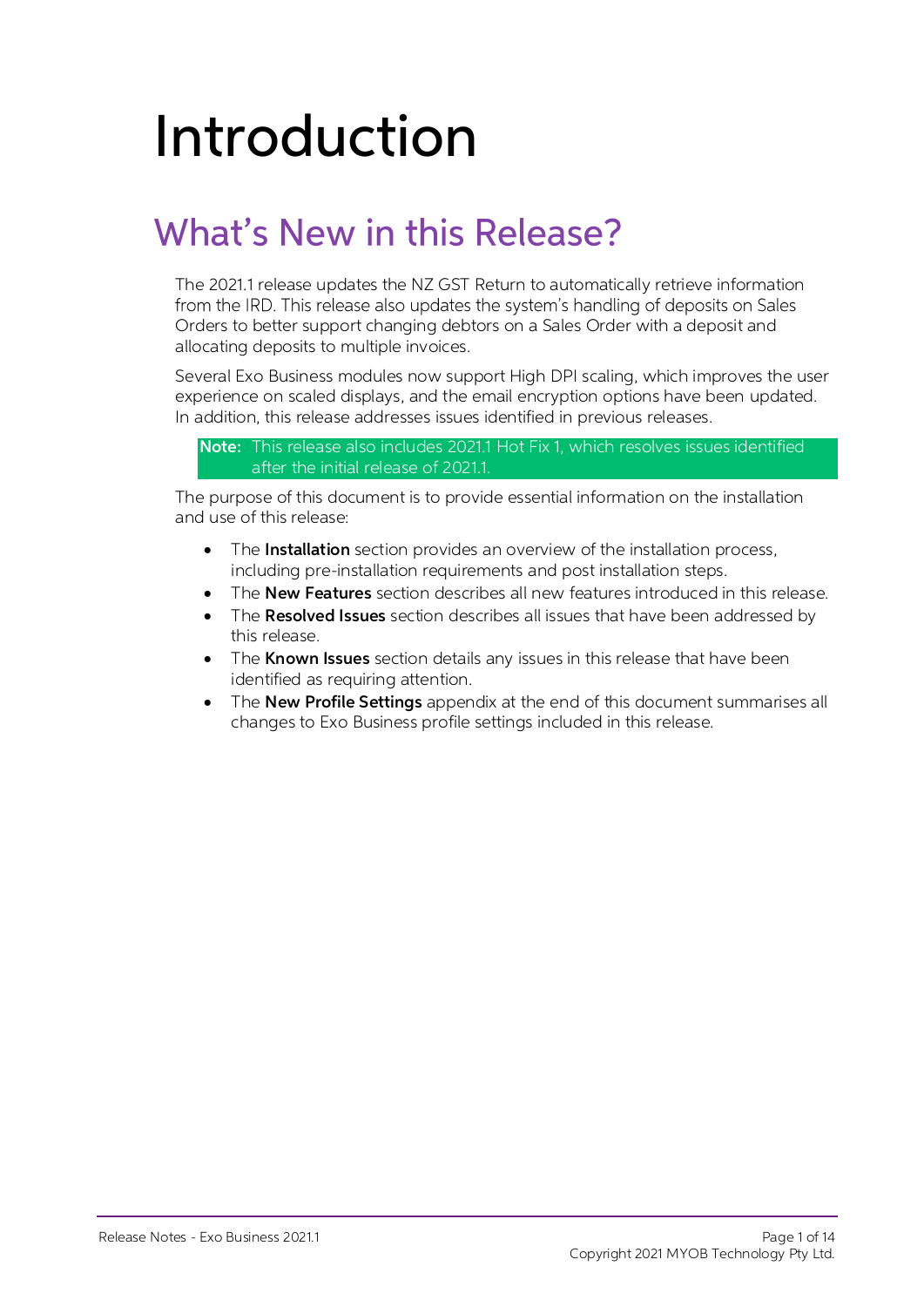# <span id="page-4-0"></span>Installation

## <span id="page-4-1"></span>Pre-Install Requirements

Minimum system requirements for PCs running MYOB Exo Business components are detailed below. See the <u>Minimum System Requirements page</u> on the Exo Business Education Centre for details about the requirements and supported

The performance of the Exo Business system is not assured if these requirements are not met. MYOB cannot assure performance if the Exo Business system is installed on a server that is already under load from other processe

#### <span id="page-4-2"></span>Other Requirements

Certain features of MYOB Exo Business require one or more of the following:

- Internet access
- Microsoft Internet Explorer 7.0 or later
- Adobe® Acrobat Reader 7.0 or later

Microsoft Office connection requires Microsoft Word/Excel 2016.

Contact synchronisation requires Microsoft Outlook 2016.

This release of MYOB Exo Business requires **ExonetLib.dll** version 2020.2, which is installed with the application.

When installing manually with 64-bit Outlook integration, you must copy the file RwEasyMAPI64.exe from the Supporting Files\RapWare folder of the Exo Business DVD to the install directory. Register this file by running the following from a command prompt:

```
RwEasyMAPI64.exe /regserver
```
Note: The client installer does this automatically.

## <span id="page-4-3"></span>Installing MYOB Exo Business

Information on installing and upgrading MYOB Exo Business is available on the MYOB Exo Business Education Centre see the following pages:

- [Installing Exo Business](http://help.myob.com.au/exo/installexobusiness.htm)
- [Installing Exo Business Services](http://help.myob.com.au/exo/installexobusinessservices.htm)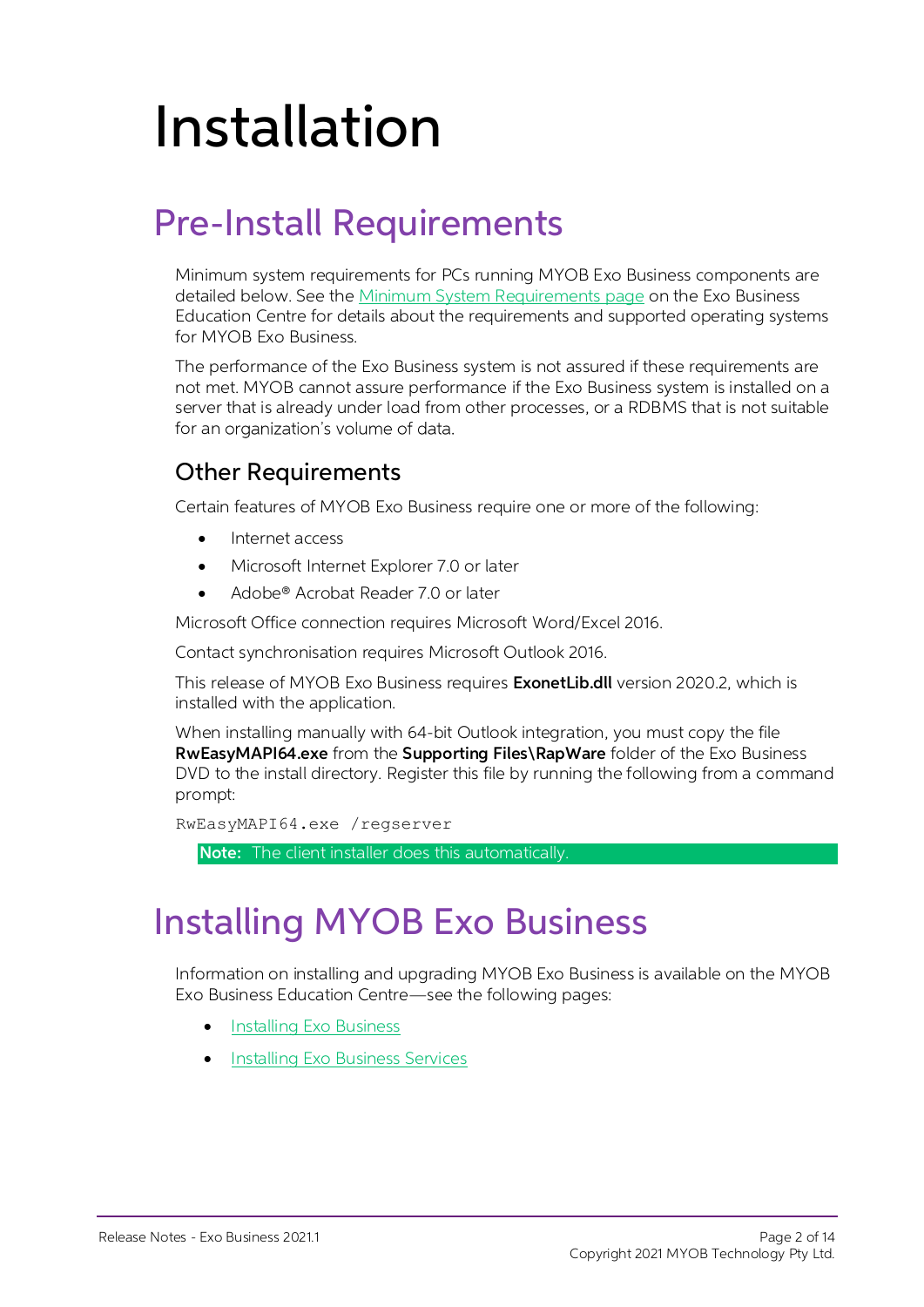## <span id="page-5-0"></span>Post-Installation

Once you've installed MYOB Exo Business, you must configure it for use. You can optionally migrate data into Exo Business from another MYOB product. The configuration and migration processes are detailed in the MYOB Exo Bu

## <span id="page-5-1"></span>Logging in to Exo Business

New MYOB Exo Business databases are installed with one or more default user<br>accounts. When logging in to Exo Business for the first time, you must supply the<br>following login details:

For a new blank database (EXO LIVE):

- $\bullet$  Default admin user = ExoAdmin
- Default admin password = ExoAdmin

For the demonstration database (EXO DEMO):

- Default admin user = ExoAdmin
- $\bullet$  Default admin password = ExoAdmin
- Default demo user = demo
- Default demo password = DEMO

Note: Passwords are case-sensitive, but login names aren't.

### <span id="page-5-2"></span>Updating the Exo Business Database

If you are upgrading from 2020.2 or later, the database upgrade process is trivial as<br>nearly all of the changes are to the user interface.<br>If however, you are upgrading from a version of MYOB Exo Business before release<br>20

You'll need to run the database update utility to apply the changes. While the process to update Exo Business hasn't changed, there is an additional step to convert columns in the database to their Unicode equivalents.

Before updating client databases, partners must read the <u>MYOB Exo Business 2019.4.1</u><br>Upgrade - Unicode Database Conversion whitepaper. The whitepaper details steps that you must carry out before performing the update.

## Note: Prior to updating to Exo Business 2020.3, you <u>must</u> backup the database.<br>The changes that the update makes to the database schema cannot be undone.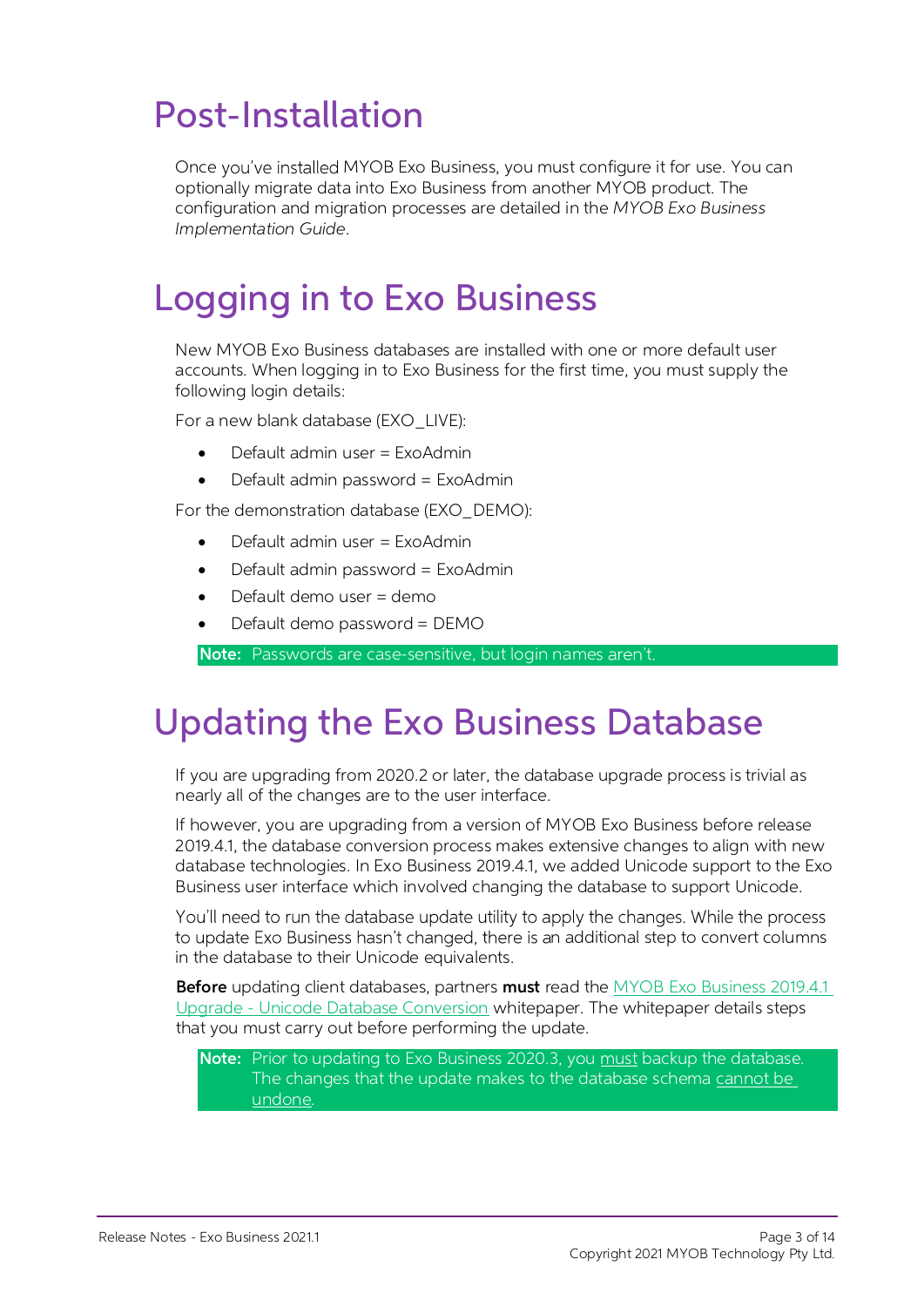## <span id="page-6-0"></span>New Features

## <span id="page-6-1"></span>Updates to GST Reporting

Exo Business now retrieves information about your GST obligations from the IRD, where previously they had to be entered manually.

Note: Electronic submissions require a nine-digit IRD number. If your company's IRD number in Exo Business Config > Company > Company Details is only eight digits, add a leading zero to make it nine, e.g. 012-345-678.

On first opening the NZ GST Return window, you will be prompted to log in to your mylR account. Once you are logged in, the new **Filing Obligation Date** dropdown will be automatically populated with the due dates of all ou

| <b>EB NZ GST Return</b>                                                                          | □            | ×            |
|--------------------------------------------------------------------------------------------------|--------------|--------------|
| File Utilities Help                                                                              |              | ⊙            |
|                                                                                                  |              |              |
| Press 'Calculate' to calculate amounts using selected criteria                                   | Country: NZL |              |
| Header<br>Detail<br>Provisional Tax   Calculation Sheet                                          |              |              |
| Tax number:<br>123-084-217                                                                       |              |              |
| Invoice<br>Tax basis:                                                                            |              |              |
| Two monthly - periods ending odd months<br>Frequency:                                            |              |              |
| Include previous                                                                                 |              |              |
| Select transactions based on accounting periods:<br><b>Filing Obligation Date:</b><br>31.05.2020 |              |              |
| 1. Oct20<br>Debtor ages:<br>to:<br>Overdue<br>Status:                                            | 0. Nov20     |              |
| 1. Oct20<br><b>Creditor ages:</b><br>$\checkmark$<br>to:<br>29.06.2020<br>Due Date:              | 0. Nov20     | $\checkmark$ |
| Tax return code:                                                                                 |              |              |
| Gross derived from GST:<br>☑                                                                     |              |              |
| <b>GST Return Type:</b><br>Non-Provisional Taxpayers: GST 101A                                   |              |              |
|                                                                                                  |              |              |
|                                                                                                  |              |              |
|                                                                                                  |              |              |
|                                                                                                  |              |              |
|                                                                                                  |              |              |
|                                                                                                  |              |              |
|                                                                                                  |              |              |
| Motopartz.com.au                                                                                 |              |              |

The new **Status** field indicates if the selected return is overdue.

You can continue to calculate the GST return and submit it to the IRD using the  $\mathbb{B}$  IRD button, as in previous versions. Submitted returns are listed on the Inland Revenue Lodgement windows as usual.

Note: Once you have logged in to your myIR account, the Save button is disabled.<br>The GST return will be saved automatically once it is submitted to the IRD.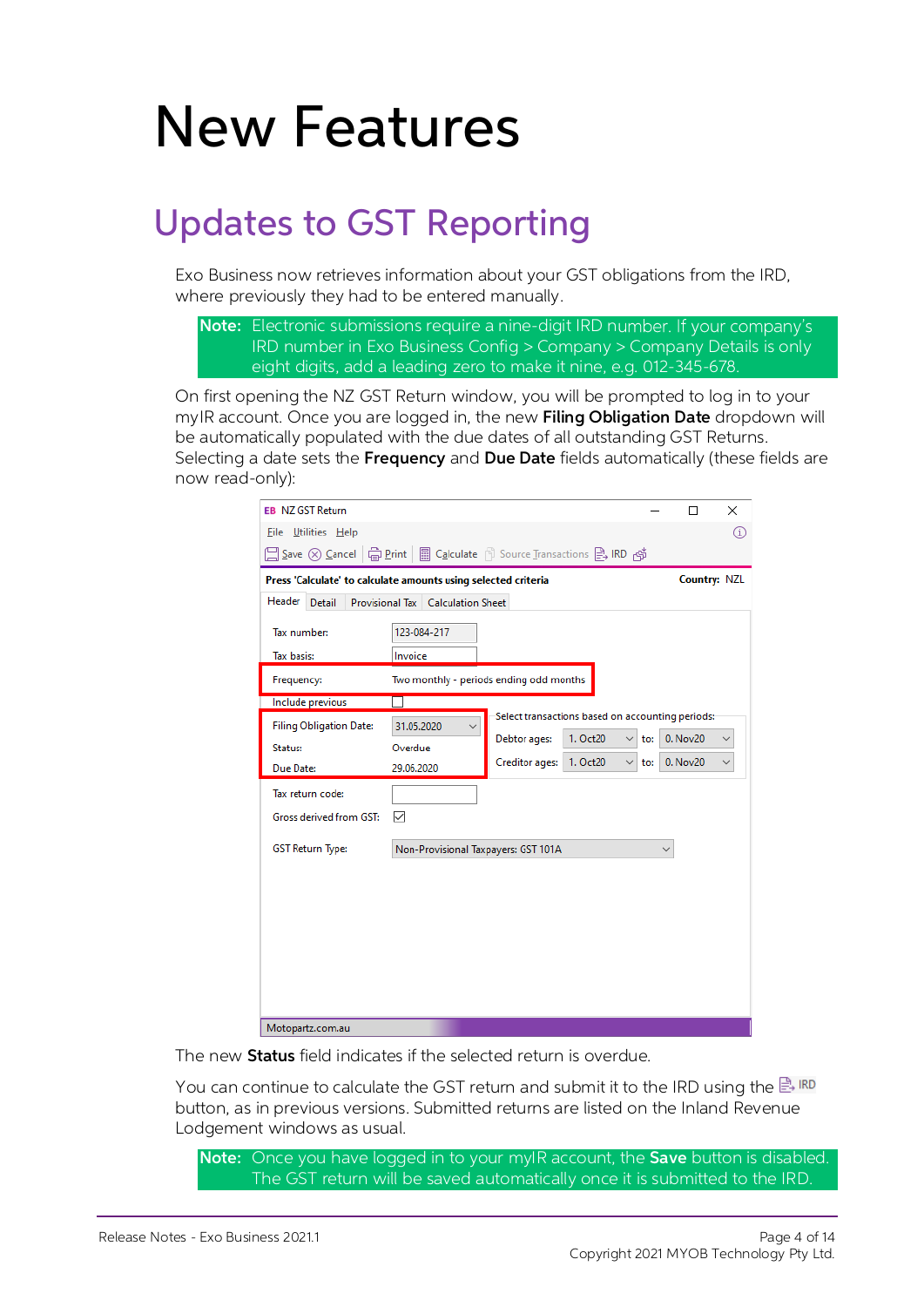#### <span id="page-7-0"></span>Logging Out

A new **Logout from IRD** option is available in the File menu of the NZ GST Return window. Selecting this option logs you out of your mylR account, which means you will be prompted to log in again the next time you open the

Note: You must also log out of Exo Business for the myIR logout to take effect.

## <span id="page-7-1"></span>Interface Updates

#### <span id="page-7-2"></span>Support for High DPI

The following modules now support High DPI scaling as per the Display settings for each monitor:

- Exo Business core module
- Exo CRM
- Exo Job Costing
- 

• Exo Business Config<br>This improves the user experience on scaled monitors, e.g. many laptop screens.

#### <span id="page-7-3"></span>New Report Print Window

This release updates the Print window when printing an Exo Business report. The window is now divided into separate tabs for printing or exporting reports:

| Print           |                                                                                                                                                                                                                                 | ×                                          |
|-----------------|---------------------------------------------------------------------------------------------------------------------------------------------------------------------------------------------------------------------------------|--------------------------------------------|
| Print<br>Export | Printer<br>HP0B5BB1 (HP DeskJet 3700 series)<br>Name:<br>$\checkmark$<br>HP0B5BB1 (HP DeskJet 3700 series)<br>Type:<br>Where:                                                                                                   | Properties                                 |
|                 | Page Range-<br>Copies-<br>$\odot$ All<br>Number of copies:<br>◯ Current Page<br>$O$ Pages<br>Enter page numbers and/or page ranges<br>separated by commas. For example,<br>$1, 3, 5 - 12.$<br>All pages in range<br>Print<br>OK | $\div$<br>1<br>$\boxdot$ Collate<br>Cancel |
| Print           |                                                                                                                                                                                                                                 | ×                                          |
| Print<br>Export | Type:<br>PDF File<br>$\checkmark$<br>C:\Temp\DRTAdjustList.pdf<br>Where:<br>All<br>Pages:<br>$\checkmark$<br>Open File<br>Advanced Options<br>OK                                                                                | Cancel                                     |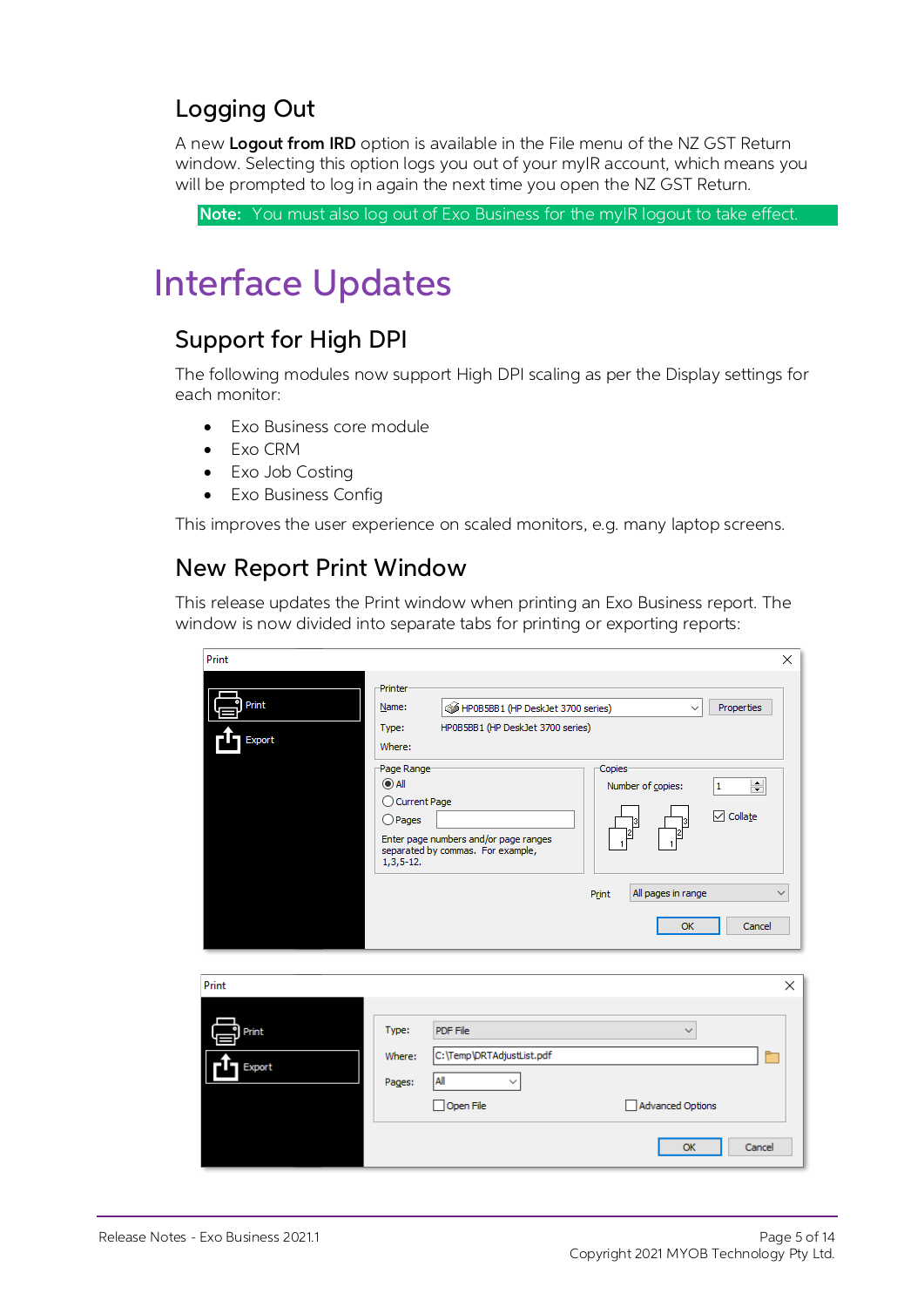## <span id="page-8-4"></span><span id="page-8-0"></span>Updates to Deposits

This release improves the handling of deposits on Sales Orders, providing more flexibility and improving usability.

#### <span id="page-8-1"></span>Allocating Deposits to Multiple Invoices

MYOB Exo Business now supports the scenario where a deposit is part-allocated to<br>multiple invoices. In previous releases, doing so would take the full deposit amount out<br>of the GL Deposits account for each part allocation,

This release corrects this behaviour, so that the deposit amount is always correct when partially allocating.

#### <span id="page-8-5"></span><span id="page-8-2"></span>Moving Deposits when Changing Sales Orders

In previous versions, changing the Debtor account associated with a Sales Order meant that any deposit that had been entered for the order would still be recorded against the original Debtor.

This release adds a new **Allow user to move deposits to Sales Order** profile setting, which lets you choose what should happen to the deposit on a Sales Order when the Debtor is changed. The new setting has the following o

- Always Keep Deposits with Sales Order when the Debtor is changed, the deposit remains on the Sales Order, and will now be recorded against the new Debtor.
- Always Keep Deposits with Debtor  $-$  when the Debtor is changed, the deposit remains against the original Debtor, which means it will be removed from the Sales Order.

The new profile setting defaults to "Always Keep Deposits with Debtor"—this preserves the behaviour of previous versions.

#### <span id="page-8-3"></span>Posting Deposits and Deposit Allocations

In previous versions of Exo Business, deposit allocations were always posted to the<br>General Ledger. This release adds a new option to the Post Ledgers to GL window, so<br>you can choose whether or not to post deposit allocati

| <b>EB</b> Post Ledgers to GL                                                                                                                                                                                                                                                                                                                                                                                                                                                                                                                                | × |
|-------------------------------------------------------------------------------------------------------------------------------------------------------------------------------------------------------------------------------------------------------------------------------------------------------------------------------------------------------------------------------------------------------------------------------------------------------------------------------------------------------------------------------------------------------------|---|
| Utilities Help<br>File                                                                                                                                                                                                                                                                                                                                                                                                                                                                                                                                      | ω |
| Setup GL Control # Maintain Currencies (2) Data Verification A Period Statuses < والله Stup GL Control والله View Unposted Trx • < والله Reload GL Post Run والله Stup GL Control # Maintain Currencies (2) Data Verificatio                                                                                                                                                                                                                                                                                                                                |   |
| <b>GL Post Run Selection Criteria</b><br>Details for New GL Post Run-                                                                                                                                                                                                                                                                                                                                                                                                                                                                                       |   |
| □ ○ Debtor (Invoices and Adjustments, Deposit Allocations, Cost of Sales, Realise FX Gains/Losses)<br>Source Ledgers Period / Date Range<br>□ Invoices and Adjustments<br><b>All Unposted</b><br>$\Box$ Receipts<br><b>Destination GL Period</b><br>○ Deposit Allocations<br>Source Ledger Period<br><b>MILLOSE OF BRIES</b><br>$\checkmark$<br>Realise FX Gains/Losses<br><b>Set Defaults</b><br>Generate and Process GL Post Run<br>E M Creditor (Invoices and Adjustments, Receipts, Stock Cost Variances, Realise FX Gains/Losses)<br>$\checkmark$<br>. |   |
| Description:<br>Date Stamp:<br>Initials:<br>Preview GL Post Run<br>New GL Post Run<br>02.02.2021<br>圃▼                                                                                                                                                                                                                                                                                                                                                                                                                                                      |   |

The Default status of the ledgers in Post ledgers to GL screen profile setting has been updated to include Deposit Allocations as an option.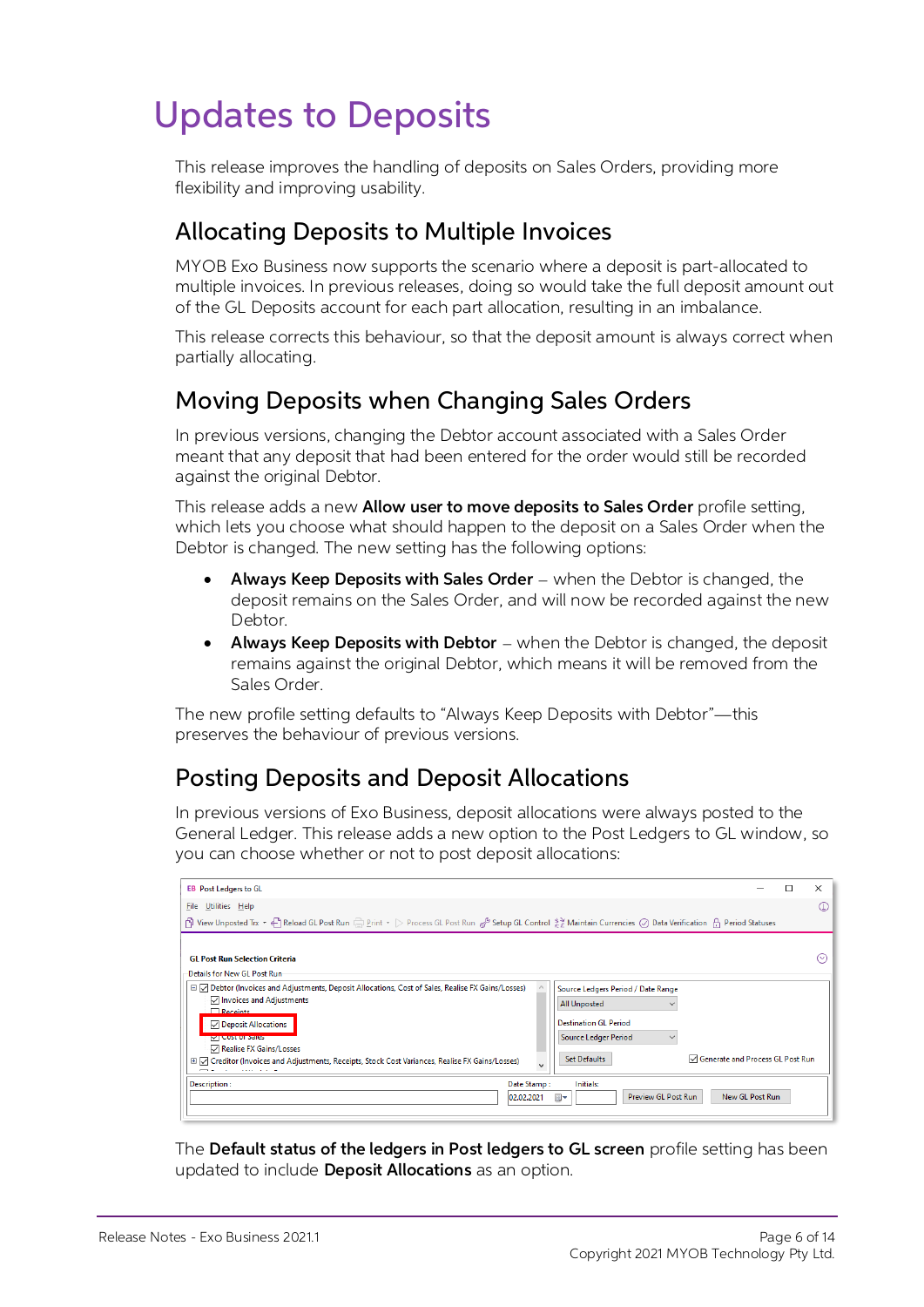In previous releases, deposits were only posted to GL when the **Receipts** option was ticked on the Post Ledgers to GL window, which was not always desirable if Debtors Banking Batches were used.

Now when the Post Debtors Payments to GL as batches setting is ticked and Debtors Banking Batches are used, deposits will be posted by the Post Ledgers to GL window even if the **Receipts** option is unticked.

When included in a Debtors Banking Batch, deposits are no longer consolidated into a single transaction; instead, a separate transaction is included for each deposit, making easier to audit or reconcile the Deposits GL Con

#### <span id="page-9-0"></span>Unallocating and Reversing Debtor Allocations

In previous releases, if an allocated deposit was unallocated from an invoice and reallocated to another, no GL transactions were created for this. As of this release, the MYOB Exo Business system behaves as follows:

- When unallocating a posted deposit and then posting to the GL, the deposit will be posted to the following accounts:
	- o Debtors Control debit
	- o Deposits Received credit
- When allocating a posted unallocated deposit, the deposit will be posted to the following accounts:
	- $\circ$  Debtor Control credit
	- $o$  Deposits Received debit
- When unallocating a posted deposit and then reallocating that deposit before posting then no movement will occur.

When the **Allow reversal of debtor/creditor allocations** profile setting is enabled, a Reverse Allocation option is available when right clicking on Debtor payments. In previous releases, reversing an allocation in this way deleted the transaction.

As of this release, when a user reverses an allocated payment that is a deposit, the<br>system creates a reversal transaction, debiting Debtors Control and crediting Deposits<br>Received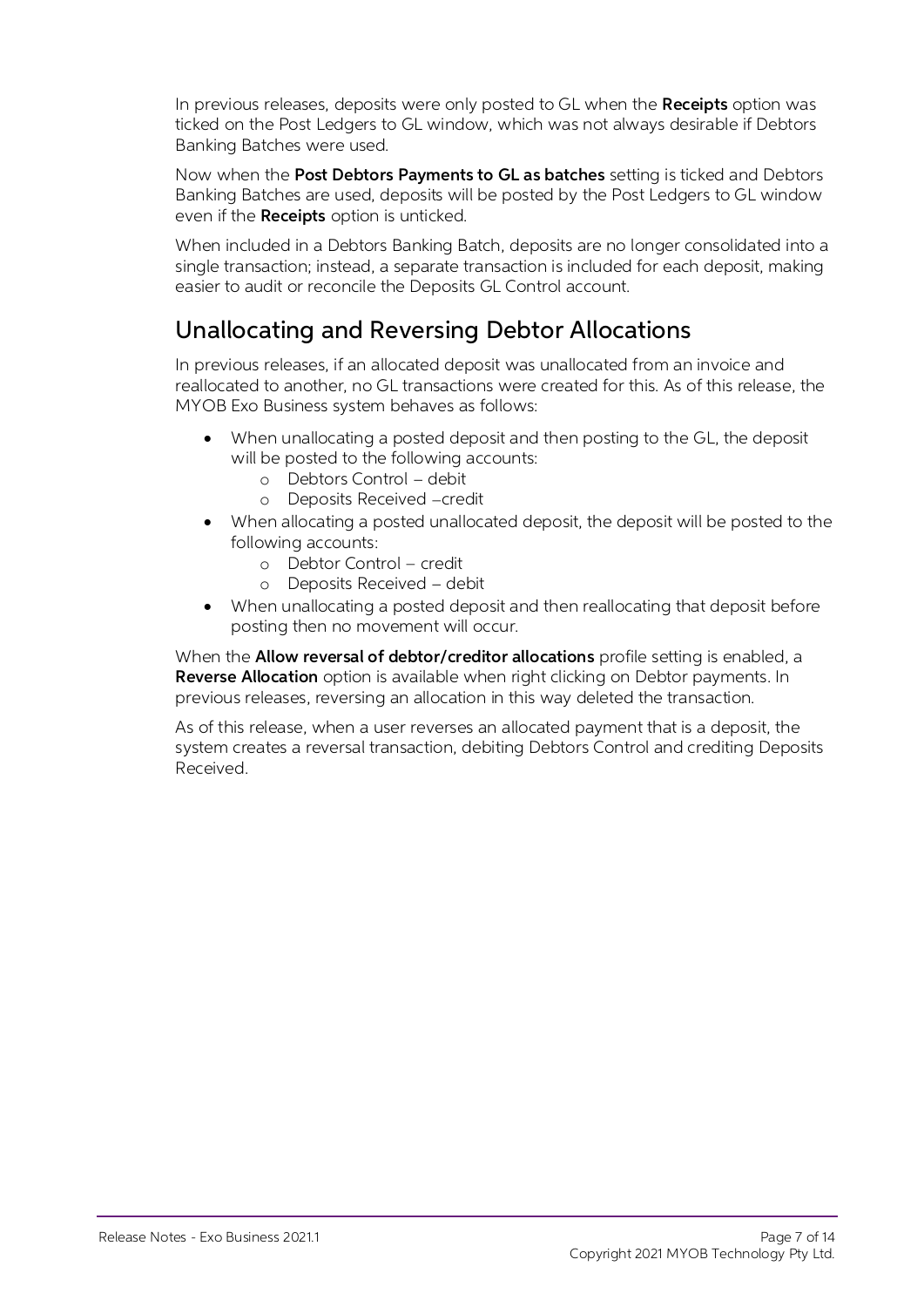#### <span id="page-10-0"></span>Update to Ledger Reconciliation

The Debtors section of the Ledger Reconciliation widget now includes a figure for Unallocated Deposits. Previously, the amount of any unallocated deposits would be included in the Variance amount.

| AA                                                                                                                      | MYOB Exo Accountant's Assistant - Demo Mode           |                            |                         |  | □ | $\times$                  |
|-------------------------------------------------------------------------------------------------------------------------|-------------------------------------------------------|----------------------------|-------------------------|--|---|---------------------------|
| Utilities Setup Window Help<br>Eile                                                                                     |                                                       |                            |                         |  |   |                           |
| Financial Period: 0. February 2021<br>$\checkmark$                                                                      |                                                       |                            |                         |  |   |                           |
| Menu Favourites<br><b>Business</b><br>Financial<br>Systems<br><b>Education</b><br><b>Checklists</b><br>Review<br>Centre |                                                       |                            |                         |  |   |                           |
| Integrity<br>Layouts: Default<br>同目·                                                                                    |                                                       |                            |                         |  |   |                           |
| $\mathbb{H}$<br>- 日<br>m                                                                                                |                                                       |                            |                         |  |   |                           |
| <b>End of Period</b><br><b>E Debtor Ledger Checklist</b>                                                                |                                                       |                            |                         |  |   | $\boldsymbol{\mathsf{x}}$ |
| <b>E</b> Creditor Ledger Checklist                                                                                      |                                                       |                            |                         |  |   |                           |
| E Stock Ledger Checklist                                                                                                | Refresh                                               |                            |                         |  |   |                           |
| General Ledger Checklist<br>C Complete All Transactions                                                                 |                                                       |                            |                         |  |   |                           |
| Reconcile Bank Accounts                                                                                                 |                                                       |                            |                         |  |   |                           |
| Nominate Closing Rates                                                                                                  |                                                       |                            |                         |  |   |                           |
| <b>O</b> Post Forex Variances<br>Post Sub-ledgers to GL                                                                 | $-$100$<br>\$31.239                                   |                            | \$31.139                |  |   |                           |
| <b>O</b> General Ledger Data Verification                                                                               | <b>DEBTORS CONTROL</b><br><b>UNALLOCATED DEPOSITS</b> | VARIANCE                   | <b>DEBTORS LEDGER</b>   |  |   |                           |
| <b>Ledger Reconciliation</b>                                                                                            |                                                       | Tolerance: \$5             |                         |  |   |                           |
| Check Trial Balance<br>O End of Period                                                                                  |                                                       |                            |                         |  |   |                           |
| Print Financial Reports                                                                                                 |                                                       |                            |                         |  |   |                           |
| <b>C</b> End Of Period                                                                                                  | \$49,970                                              |                            | \$49,970                |  |   |                           |
| -O Lock Ledger Periods                                                                                                  | <b>CREDITORS CONTROL</b>                              | VARIANCE<br>Tolerance: \$5 | <b>CREDITORS LEDGER</b> |  |   |                           |
|                                                                                                                         |                                                       |                            |                         |  |   |                           |
|                                                                                                                         |                                                       |                            |                         |  |   |                           |
|                                                                                                                         | \$308,230                                             |                            | \$308,230               |  |   |                           |
|                                                                                                                         | <b>STOCK CONTROL</b>                                  | VARIANCE                   | <b>STOCKLEDGER</b>      |  |   |                           |
|                                                                                                                         |                                                       | <b>Tolerance: \$5</b>      |                         |  |   |                           |
|                                                                                                                         | \$6,012                                               |                            | \$6,012                 |  |   |                           |
|                                                                                                                         | <b>WP CONTROL</b>                                     | VARIANCE                   | <b>WIP LEDGER</b>       |  |   |                           |
|                                                                                                                         |                                                       | Tolerance: \$5             |                         |  |   |                           |
| In Progress<br>Complete<br>Last Calculated: 03.02.2021 1:29:48 PM                                                       |                                                       |                            |                         |  |   |                           |
| End of Period End of Year   Tax Return                                                                                  |                                                       |                            |                         |  |   |                           |
| Motopartz.com.au<br>Demo<br>ExoAdmin                                                                                    |                                                       |                            |                         |  |   | ۰                         |

#### <span id="page-10-1"></span>Improvements to Deposit Usability

#### Visibility of Deposit Totals

Deposit totals are now displayed in the footer of the Sales Orders window:

| <b>EB Sales Orders</b>  |                                                                                       |                                      |                                   |                |            |                                                      |            |                            |                                    |                           |                                   | П | $\times$        |
|-------------------------|---------------------------------------------------------------------------------------|--------------------------------------|-----------------------------------|----------------|------------|------------------------------------------------------|------------|----------------------------|------------------------------------|---------------------------|-----------------------------------|---|-----------------|
| Eile Help               |                                                                                       |                                      |                                   |                |            |                                                      |            |                            |                                    |                           |                                   |   | $\omega$        |
| New                     | □ Save 図 Save & Exit ② Cancel   目 箇 습 Print ▼   Actions ▼   av Quick Supply a> Supply |                                      |                                   |                |            |                                                      |            |                            |                                    |                           |                                   |   |                 |
| Order #: 10023          |                                                                                       | <b>Status: Not Processed</b>         |                                   |                |            | Period: February 2021 Account: 9. MARKET PARTS       |            |                            | Phone: 02-8299 8063                |                           | Email: PARTS@MARKETPARTS.exam     |   |                 |
| <b>Details</b>          | Activities History Notes Transactions                                                 |                                      | Documents                         |                |            |                                                      |            |                            |                                    |                           |                                   |   |                 |
| Account:                | 9. MARKET PARTS                                                                       |                                      |                                   |                |            |                                                      |            | Campaign Wave:             |                                    |                           |                                   |   |                 |
|                         | Salesperson: 5. MALCOLM BREEN                                                         |                                      |                                   |                |            |                                                      |            |                            |                                    |                           |                                   |   |                 |
| Opportunity:            |                                                                                       |                                      |                                   |                |            |                                                      |            |                            |                                    |                           |                                   |   | ∞               |
| <b>Delivery Address</b> |                                                                                       |                                      |                                   |                |            |                                                      |            |                            |                                    |                           |                                   |   |                 |
| Street:                 | 215 EAST ST                                                                           |                                      |                                   | Order date:    | 13.02.2021 | $\blacksquare$                                       | AUD:       |                            |                                    |                           |                                   |   |                 |
| City/Town:<br>State:    | <b>HURSTVILLE</b><br><b>SYDNEY</b>                                                    |                                      |                                   | Due date:      | 13.02.2021 | $\blacksquare$                                       | Reference: |                            |                                    |                           |                                   |   |                 |
| Country:<br>Line 5:     | <b>AUSTRALIA</b>                                                                      |                                      |                                   | Default Loc #: | 1. Sydney  | $\sim$                                               | GST:       |                            | <b>Exclusive</b>                   |                           |                                   |   |                 |
| Line 6:                 |                                                                                       |                                      |                                   | On Hold:       | г          |                                                      |            |                            |                                    |                           |                                   |   |                 |
| <b>Extra Fields</b>     |                                                                                       |                                      |                                   |                |            |                                                      | Branch:    |                            | 0. SYDNEY                          | $\checkmark$              |                                   |   |                 |
| Cust o/n:               |                                                                                       |                                      |                                   |                |            |                                                      |            |                            |                                    |                           |                                   |   |                 |
|                         |                                                                                       |                                      |                                   |                |            |                                                      |            |                            |                                    |                           |                                   |   |                 |
| <b>Order Details</b>    |                                                                                       |                                      |                                   |                |            |                                                      |            |                            |                                    |                           |                                   |   | $\land$         |
| Stock Code<br>ALARM05   |                                                                                       | Description<br><b>SECURITY ALARM</b> |                                   |                |            | Qty<br>5                                             | 73.91      | @Price Discount (%)<br>0.0 | Total<br>369.55                    |                           | <b>Batch Code Analysis Codes</b>  |   |                 |
| ▤<br><b>FREIGHT</b>     |                                                                                       | <b>FREIGHT</b>                       |                                   |                |            | 1                                                    | 9.00       | 0.0                        | 9.00                               |                           |                                   |   |                 |
|                         |                                                                                       |                                      |                                   |                |            |                                                      |            |                            |                                    |                           |                                   |   |                 |
|                         | ALARM05 - SECURITY ALARM                                                              |                                      |                                   |                |            |                                                      |            |                            |                                    |                           | Deposit (%):                      |   | 24.02           |
| Unit of Sale:           | Each (1)                                                                              | Free Oty:                            | <b>Physical Qty:</b>              |                | 20<br>15   | <b>Base Price:</b>                                   |            | 73.91                      | <b>Total Weight:</b>               | 80,0000                   | <b>Deposit Total:</b>             |   | 100.00          |
| Weight:<br>Cubic:       | 7.0000<br>7.0000                                                                      |                                      | This Order Qty:<br>Committed Oty: |                | 5.<br>5    | <b>Discounted Unit Price:</b><br>Pre-tax line Total: |            | 73.91<br>369.55            | <b>Total Cubic:</b><br>Item Count: | 80,0000<br>$\overline{2}$ | <b>GST Total:</b><br>Order Total: |   | 37.85<br>416.40 |
| Motopartz.com.au        |                                                                                       |                                      |                                   |                |            |                                                      |            |                            |                                    |                           |                                   |   |                 |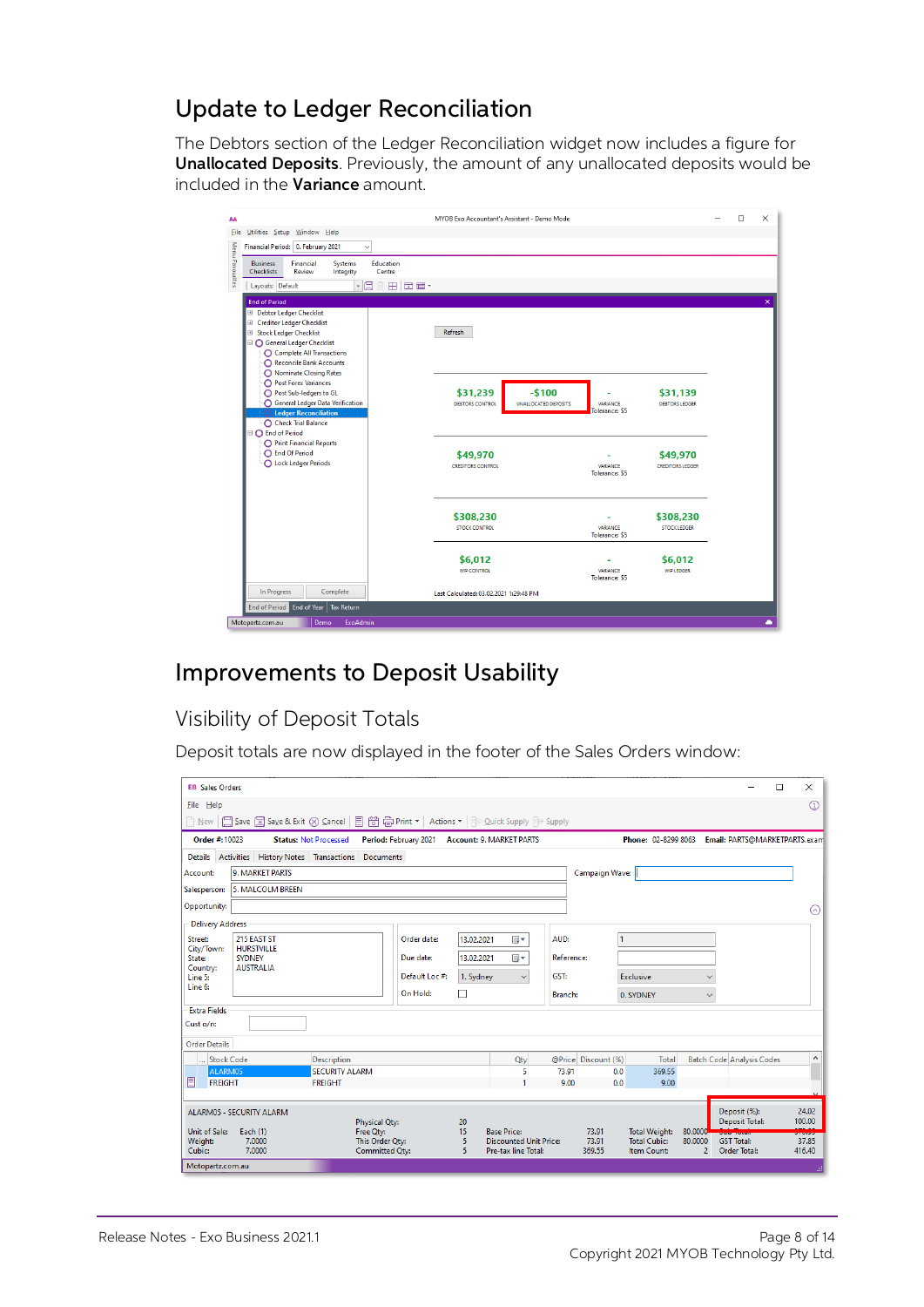<span id="page-11-1"></span>Two values are displayed:

- Deposit  $%$  deposit total as a percentage of the Sales Order total
- Deposit Total total deposit amount

The total is displayed throughout all stages of processing the order.

#### Deposit Prompts

This release gives more control over when users should be prompted to enter a deposit for a Sales Order. The new **Deposit Prompt** profile setting contains the following options:

- Always Prompt when Saving
- Only Prompt when Saving a New Sales Order
- Only Prompt when there is no Deposit
- Never Prompt

## <span id="page-11-0"></span>Email Encryption Updates

This release updates the encryption functions used when sending emails via SMTP, so<br>that Exo Business remains compatible with newer versions of TLS. The **Encryption**<br>**Method** setting on the SMTP Server Settings window has

- No encryption
- SSL/TLS
- **STARTTLS**

| <b>SMTP Server Settings</b> | ×               |
|-----------------------------|-----------------|
| <b>Connection Info</b>      |                 |
| <b>Server Address:</b>      |                 |
| Server Port:                | 0               |
| Requires Authentication     |                 |
| Server User ID:             |                 |
| Password:                   |                 |
|                             | Show character  |
| <b>Encryption Method:</b>   | None            |
|                             | None<br>SSL/TLS |
| User Info                   | <b>STARTTLS</b> |
| "From" Name                 |                 |
| "From" Address              |                 |
| <b>Reply Address</b>        |                 |
| <b>BCC Address</b>          |                 |
| <b>File Directory</b>       |                 |
|                             | Cancel<br>OK    |

Select the option that applies to your SMTP server.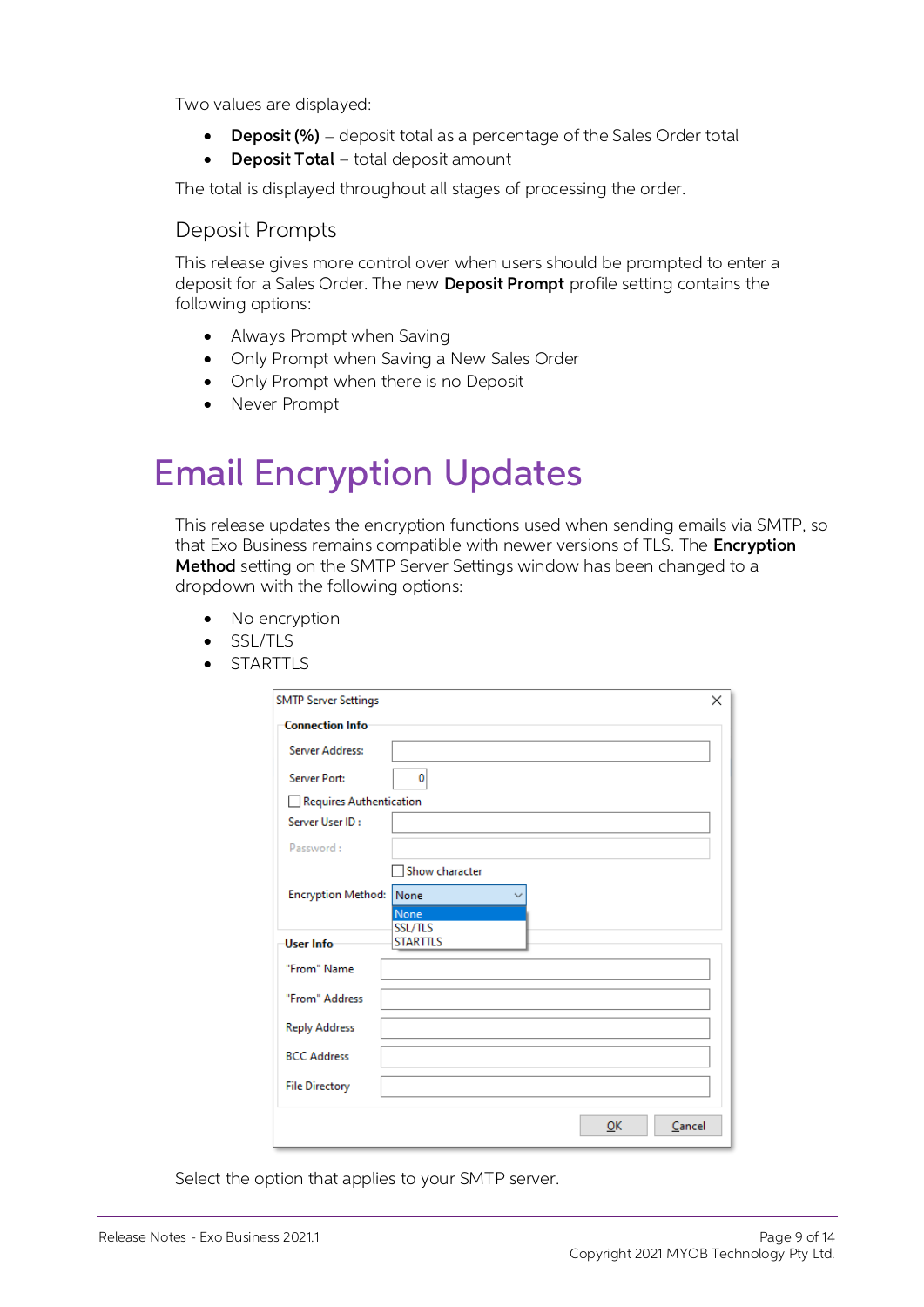## <span id="page-12-0"></span>Resolved Issues

## <span id="page-12-1"></span>Exo Business Core

| Service Request ID                                                                                                                                                                                                                                                                                                                     | Description                                                                                                                                                                                                         |
|----------------------------------------------------------------------------------------------------------------------------------------------------------------------------------------------------------------------------------------------------------------------------------------------------------------------------------------|---------------------------------------------------------------------------------------------------------------------------------------------------------------------------------------------------------------------|
| 111506079874 172396706231<br>158065646723 154088929971<br>147937396371 130005836321<br>130005836287 127355264124<br>116566883701 113413847201<br>111372601961<br>130441387910 173047740621<br>165266539116 147700441271<br>130236620661<br>12682509696 128048365911<br>12658283921<br>12019717436 12011358871<br>CE00007667 CE00002020 | Sales Orders deposits with multiple allocations against them could result in<br>duplicate/incorrect GL transactions. This has been resolved-see page 6.                                                             |
| 15839612177 16972383101<br>15481871331                                                                                                                                                                                                                                                                                                 | Unallocating and reallocating an deposit did not produce the correct GL<br>transactions. This has been resolved-see page 7.                                                                                         |
| CE00010592 CE00010566<br>CE00010611 CE00011437<br>CE00012219                                                                                                                                                                                                                                                                           | When editing an Inwards Goods Receipt, the Split Line button was not<br>working. This has been resolved.                                                                                                            |
| CE00010174 CE00010168<br>CE00011330 CE00012083                                                                                                                                                                                                                                                                                         | An error occurred when saving sales orders containing a kit that had a<br>custom prices set for their output item. This has been resolved.                                                                          |
| CE00006703 CE00000382<br>CE00011710                                                                                                                                                                                                                                                                                                    | When the date was updated on a Creditor Invoice, the exchange rate was<br>updated to the current exchange rate for the period, ignoring any rate<br>specified on the Inwards Goods Receipt. This has been resolved. |
| CE00006939 CE00000765<br>CE00011053                                                                                                                                                                                                                                                                                                    | An error message would occur the first time a user attempted to add an<br>Analysis Code to a Purchase Order. This has been resolved.                                                                                |
| CE00011298 CE00011235                                                                                                                                                                                                                                                                                                                  | When upgrading from Exo Business 8.7 to a more recent version, an error<br>would occur as the upgrade tried to create the GeoDistance function. This<br>has been resolved                                           |
|                                                                                                                                                                                                                                                                                                                                        | This release includes updates to the user interface to prevent display issues<br>when running Exo Business in High DPI mode.                                                                                        |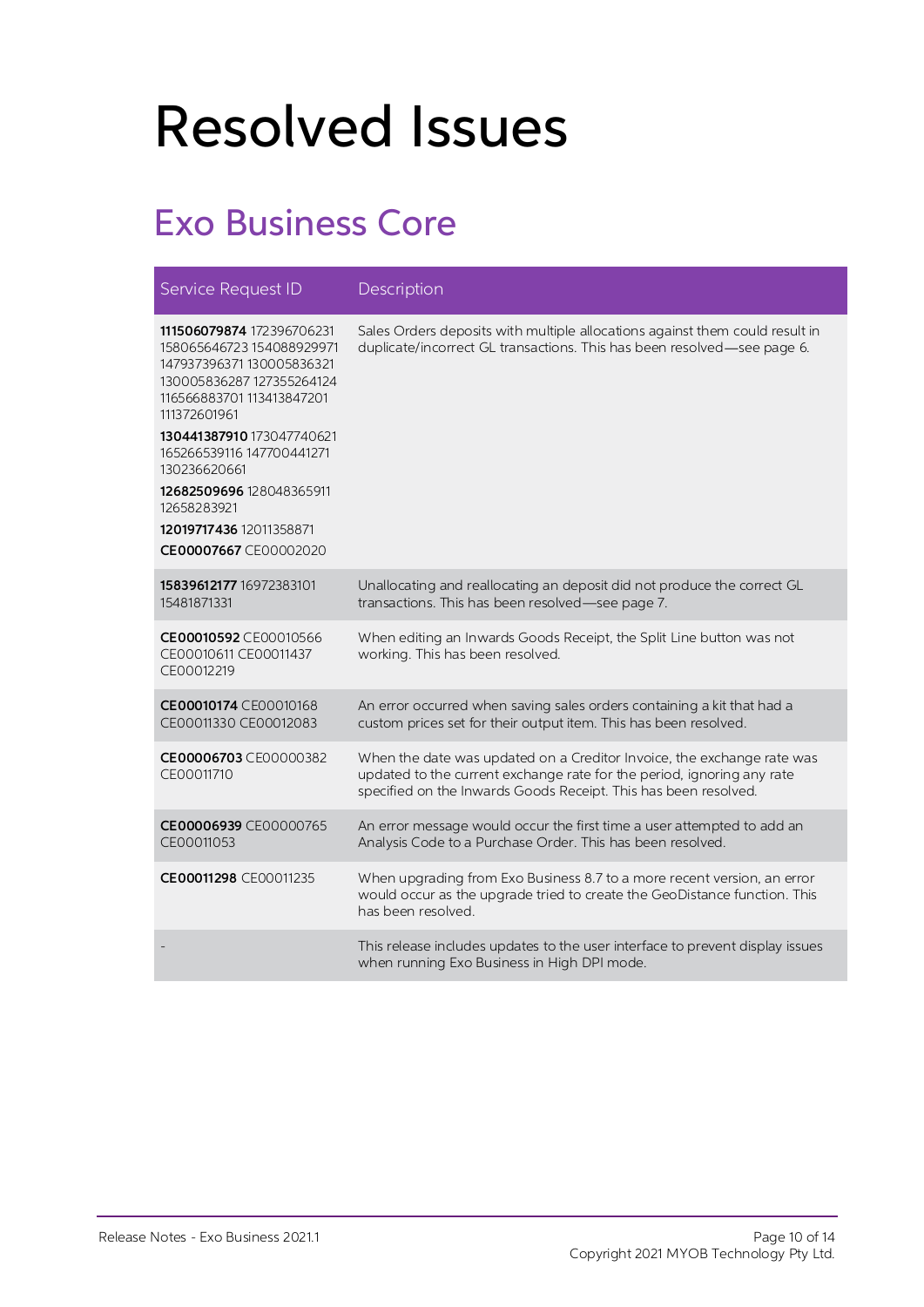## <span id="page-13-0"></span>Exo Job Costing

| Service Request ID    | Description                                                                                                                                                                   |
|-----------------------|-------------------------------------------------------------------------------------------------------------------------------------------------------------------------------|
| CE00012786 CE00012781 | The <b>Invoice Job &gt; Invoice Job with Sub Jobs</b> option caused errors and could<br>leave job lines in an incorrect state. This has been resolved.                        |
| CE00015007 CE00014966 | In some cases, the Analysis tab on the Job Details window was not displaying<br>any data. This has been resolved.<br>This issue was resolved in the 2021.1 Hot Fix 1 release. |
| 173855729721          | If a job's status was changed automatically by the Invoice Status update, the<br>control flags on the job were not correctly updated. This has been resolved.                 |

### <span id="page-13-1"></span>Exo CRM

| Service Request ID    | Description                                                                                                                                                                          |
|-----------------------|--------------------------------------------------------------------------------------------------------------------------------------------------------------------------------------|
| CE00014817 CE00014814 | It was not possible to assign a contact to an opportunity that was created for a<br>Non Account. This has been resolved.<br>This issue was resolved in the 2021.1 Hot Fix 1 release. |

## <span id="page-13-2"></span>Exo Finance

| Service Request ID    | <b>Description</b>                                                                            |
|-----------------------|-----------------------------------------------------------------------------------------------|
| CE00011150 CE00011119 | "Key violation" errors occurred on the Bank Reconciliation screen. This has<br>been resolved. |

## <span id="page-13-3"></span>Exo Clarity Reports

| Service Request ID                  | <b>Description</b>                                                                                                                                                                                                                        |
|-------------------------------------|-------------------------------------------------------------------------------------------------------------------------------------------------------------------------------------------------------------------------------------------|
| CE00010703 CE00007815<br>CE00010714 | It was not possible to have more than one instance of Exo Clarity open at<br>once-any instances after the first would hang. This has been resolved.                                                                                       |
| CE00014962 CE00014938               | If check box parameter type was not selected by default in Exo Clarity, it would<br>be disabled and could not be selected when running the report. This has been<br>resolved.<br>This issue was resolved in the 2021.1 Hot Fix 1 release. |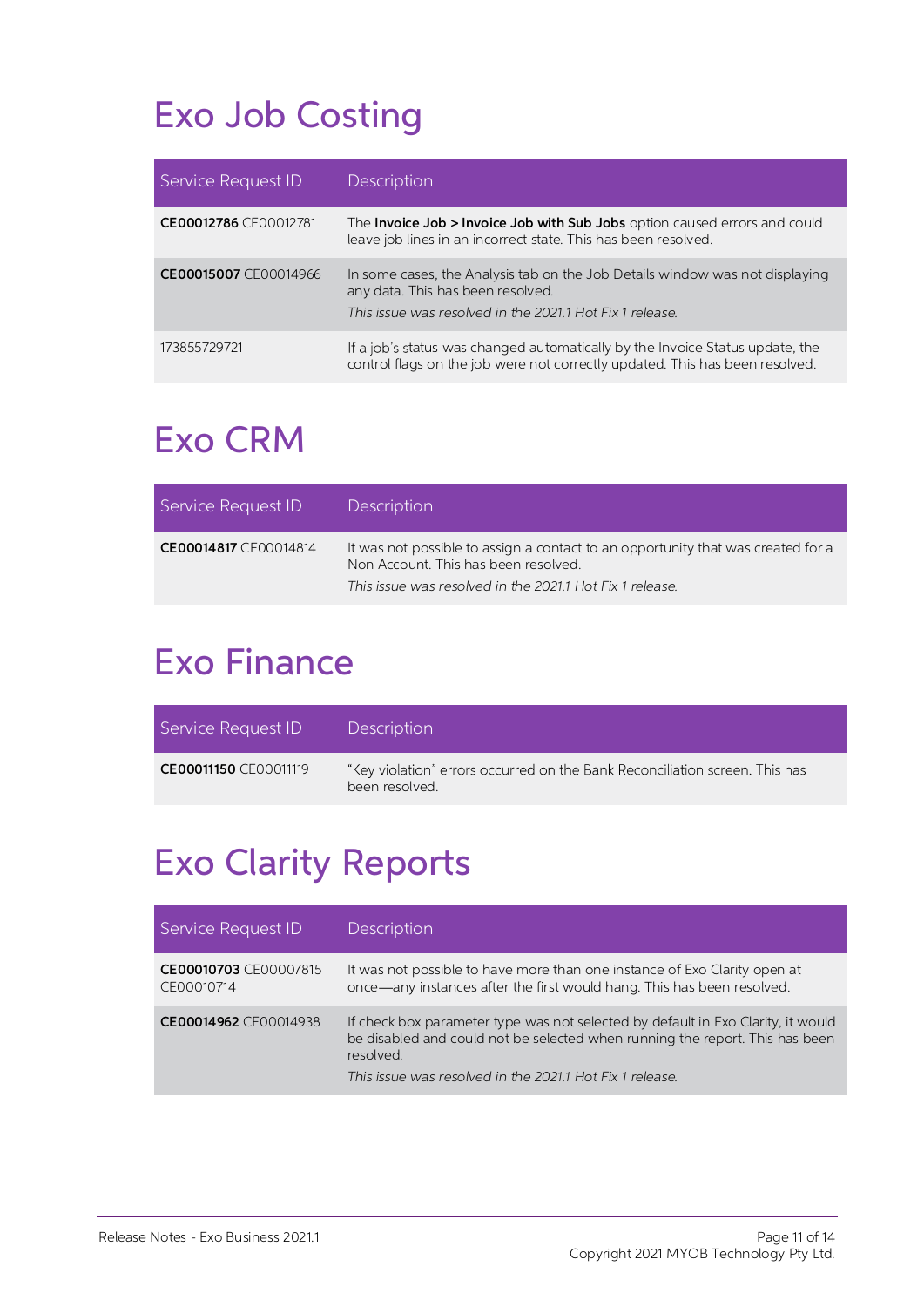## <span id="page-14-0"></span>Exo Business Configurator

| Service Request ID                                                                                                                                                                  | Description                                                                                                                                                                                                                                                                                                                     |
|-------------------------------------------------------------------------------------------------------------------------------------------------------------------------------------|---------------------------------------------------------------------------------------------------------------------------------------------------------------------------------------------------------------------------------------------------------------------------------------------------------------------------------|
| 12098648156 148404160631<br>14534377450112933052120<br>1260500467112082928291<br>12081276952<br>157975768234 169070405858<br>167688030491 160774484651<br>157125718564 157125718181 | When launched from certain screens, a Contact search would not return all<br>expected results and the <b>Extra contacts search fields</b> profile setting was not<br>observed. This has been resolved                                                                                                                           |
| 173674365524 174180815411<br>173672813831                                                                                                                                           | The error "Cannot read encrypted connection property PASSWORD"<br>occurred when logging in to any Exo Business module for the first time after<br>adding a licence for the discontinued ClientConnect module. This has been<br>resolved; the ClientConnect module is no longer available for selection when<br>adding licences. |
| CE00010789 CE00009887                                                                                                                                                               | After upgrading from a version of Exo Business prior to 2019.4.1, the text<br>"(WIDEMEMO)" would appear in some Extra Fields. This has been resolved.                                                                                                                                                                           |
|                                                                                                                                                                                     | After a fresh install of 2021.1, the error message "Please run ExoConfig to<br>update Exo Configuration Assistant to version 2021.1.0.0 or higher." appeared<br>when running the Exo Configuration Assistant. This has been resolved.<br>This issue was resolved in the 20211 Hot Fix 1 release                                 |

## <span id="page-14-1"></span>Exo Distribution Advantage

| Service Request ID    | Description                                                            |
|-----------------------|------------------------------------------------------------------------|
| CE00012793 CE00012462 | The Process button on the Batch Sales Order Line Processing window was |
| CE00016250            | always greyed out. This has been resolved.                             |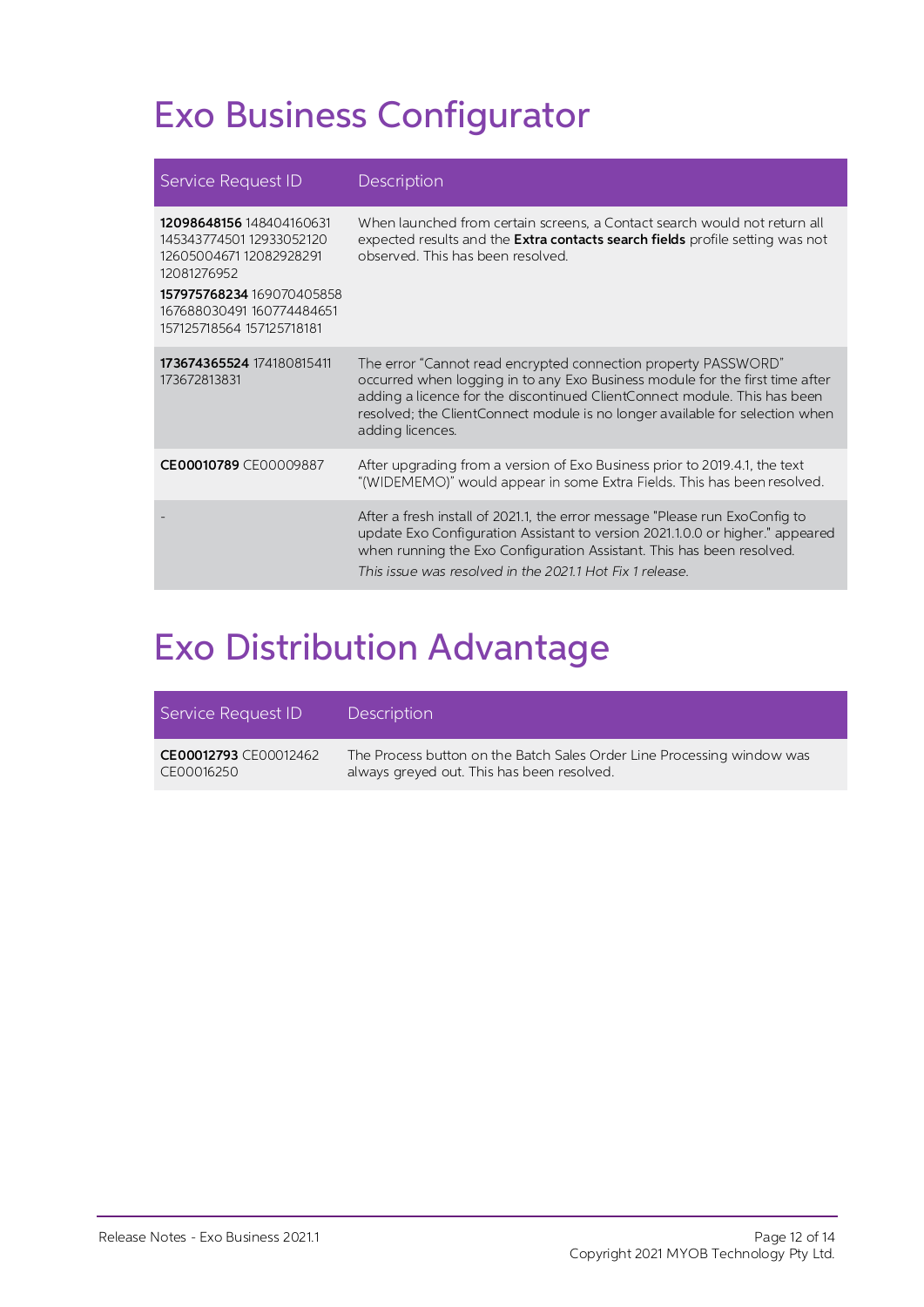# <span id="page-15-0"></span>Known Issues

The following issues have been identified as requiring end-user attention in this release.

#### Issue with Large Budget Reports in CRM

If you have a budget report with thousands of lines, the error message "Insufficient<br>memory for this operation" appears when you open Exo CRM.

To prevent this error, you must either delete or disable the budget.

#### Potential Unicode Issue with Barcodes on Clarity Forms

The error message "Invalid Codeword" appears when you print a label for a fixed asset<br>with an asset code containing Unicode characters.

The error occurs because the PDF barcode format used by Exo Business does not<br>support Unicode. You can get around this problem by changing the barcode type to<br>QR code, or by stripping Unicode characters before barcode crea

To change to QR codes:

- 1. In Clarity Report Designer, open the asset label report
- 2. In the report's properties, change the barcode type to QR Code.
- 3. Under QRCodeSettings change the CharEncoding option to bceUTF8.
- 4. Save your changes.

Note: If you plan to scan the labels, you need scanner software that can read QR codes.

#### Print window display issue in High DPI

In High DPI mode, some of the caption text on the new Print window for reports (see page [5\)](#page-7-1) is cut off.